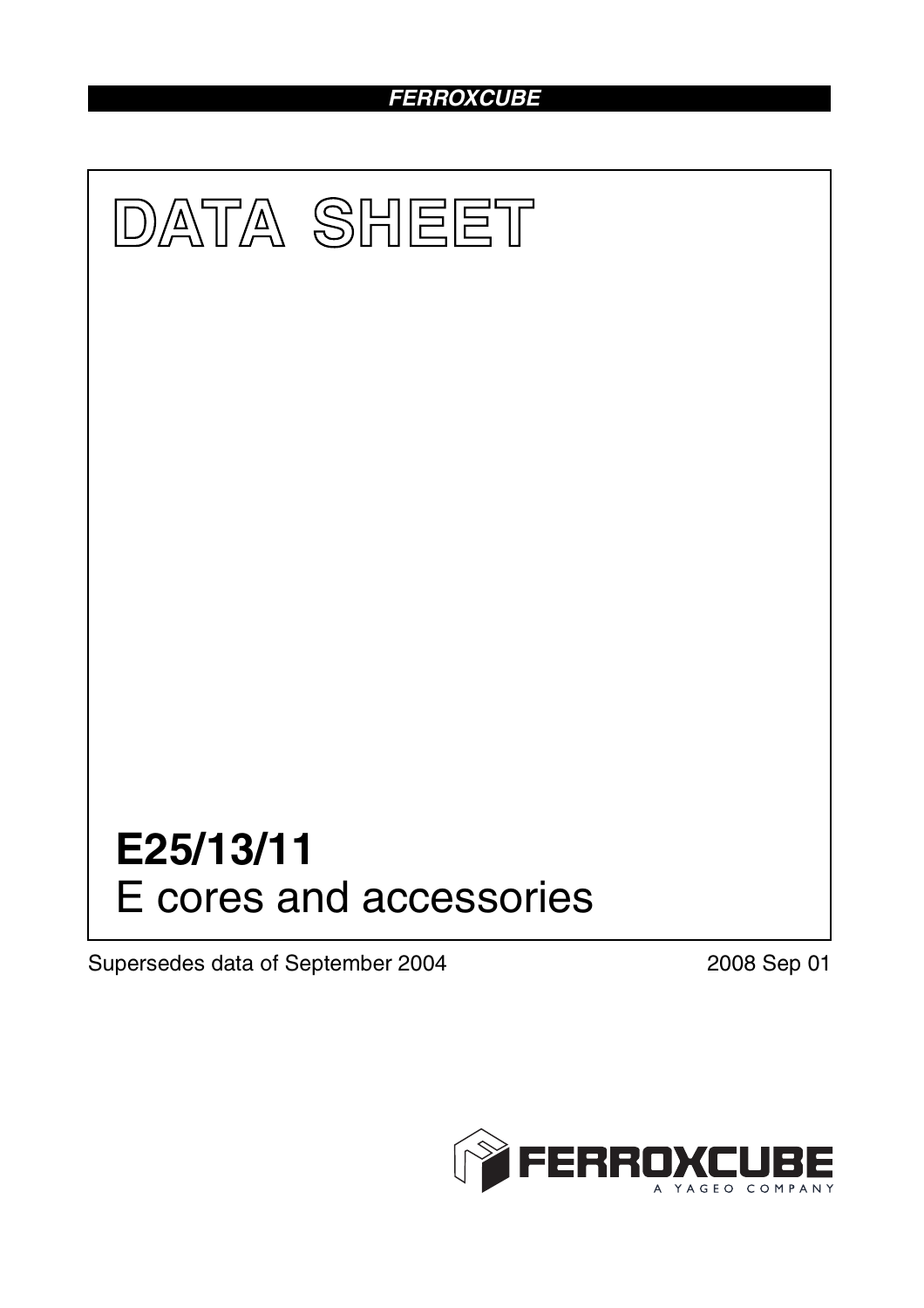# E cores and accessories E25/13/11

## **CORE SETS**

## **Effective core parameters**

| <b>SYMBOL</b>    | <b>PARAMETER</b>  | <b>VALUE</b> | <b>UNIT</b>     |
|------------------|-------------------|--------------|-----------------|
| $\Sigma(I/A)$    | core factor (C1)  | 0.733        | $mm-1$          |
| $V_{e}$          | effective volume  | 4500         | mm <sup>3</sup> |
| $I_e$            | effective length  | 57.5         | mm              |
| $A_{\rm e}$      | effective area    | 78.4         | mm <sup>2</sup> |
| $A_{\text{min}}$ | minimum area      | 78.4         | mm <sup>2</sup> |
| m                | mass of core half | $\approx$ 11 | g               |



### **Core halves**

Clamping force for  $A_L$  measurements 20  $\pm$ 10 N.

| <b>GRADE</b> | $A_L$<br>(nH)               | μe             | <b>TOTAL AIR GAP</b><br>$(\mu m)$ | <b>TYPE NUMBER</b>  |
|--------------|-----------------------------|----------------|-----------------------------------|---------------------|
| 3C90         | $63 \pm 5\%$ <sup>(1)</sup> | $\approx$ 37   | $\approx 2800$                    | E25/13/11-3C90-E63  |
|              | $100 \pm 8\%/1$             | $\approx 58$   | $\approx$ 1480                    | E25/13/11-3C90-E100 |
|              | $160 + 8%$                  | $\approx 93$   | $\approx 790$                     | E25/13/11-3C90-A160 |
|              | $250 \pm 15\%$              | $\approx$ 146  | $\approx 450$                     | E25/13/11-3C90-A250 |
|              | $315 + 15%$                 | $\approx$ 184  | $\approx 340$                     | E25/13/11-3C90-A315 |
|              | 2800 ± 25%                  | $\approx$ 1630 | $\approx 0$                       | E25/13/11-3C90      |
| 3C92<br>des  | 2200 ± 25%                  | $\approx$ 1280 | $\approx 0$                       | E25/13/11-3C92      |
| 3C94         | 2800 ± 25%                  | $\approx$ 1630 | $\approx 0$                       | E25/13/11-3C94      |
| 3C96<br>des  | 2700 ± 25%                  | $\approx 1580$ | $\approx 0$                       | E25/13/11-3C96      |
| 3F3          | $63 \pm 5\%$ <sup>(1)</sup> | $\approx$ 37   | $\approx 2800$                    | E25/13/11-3F3-E63   |
|              | $100 \pm 8\%/1$             | $\approx$ 58   | $\approx$ 1480                    | E25/13/11-3F3-E100  |
|              | $160 + 8%$                  | $\approx 93$   | $\approx 790$                     | E25/13/11-3F3-A160  |
|              | $250 \pm 15\%$              | $\approx$ 146  | $\approx 450$                     | E25/13/11-3F3-A250  |
|              | $315 + 15%$                 | $\approx$ 184  | $\approx 340$                     | E25/13/11-3F3-A315  |
|              | 2700 ± 25%                  | $\approx$ 1580 | $\approx 0$                       | E25/13/11-3F3       |
| 3F35<br>des  | 2000 ± 25%                  | $\approx$ 1170 | $\approx 0$                       | E25/13/11-3F35      |

### **Note**

1. Measured in combination with an equal gapped core half, clamping force for  $A_L$  measurements, 20  $\pm$ 10 N.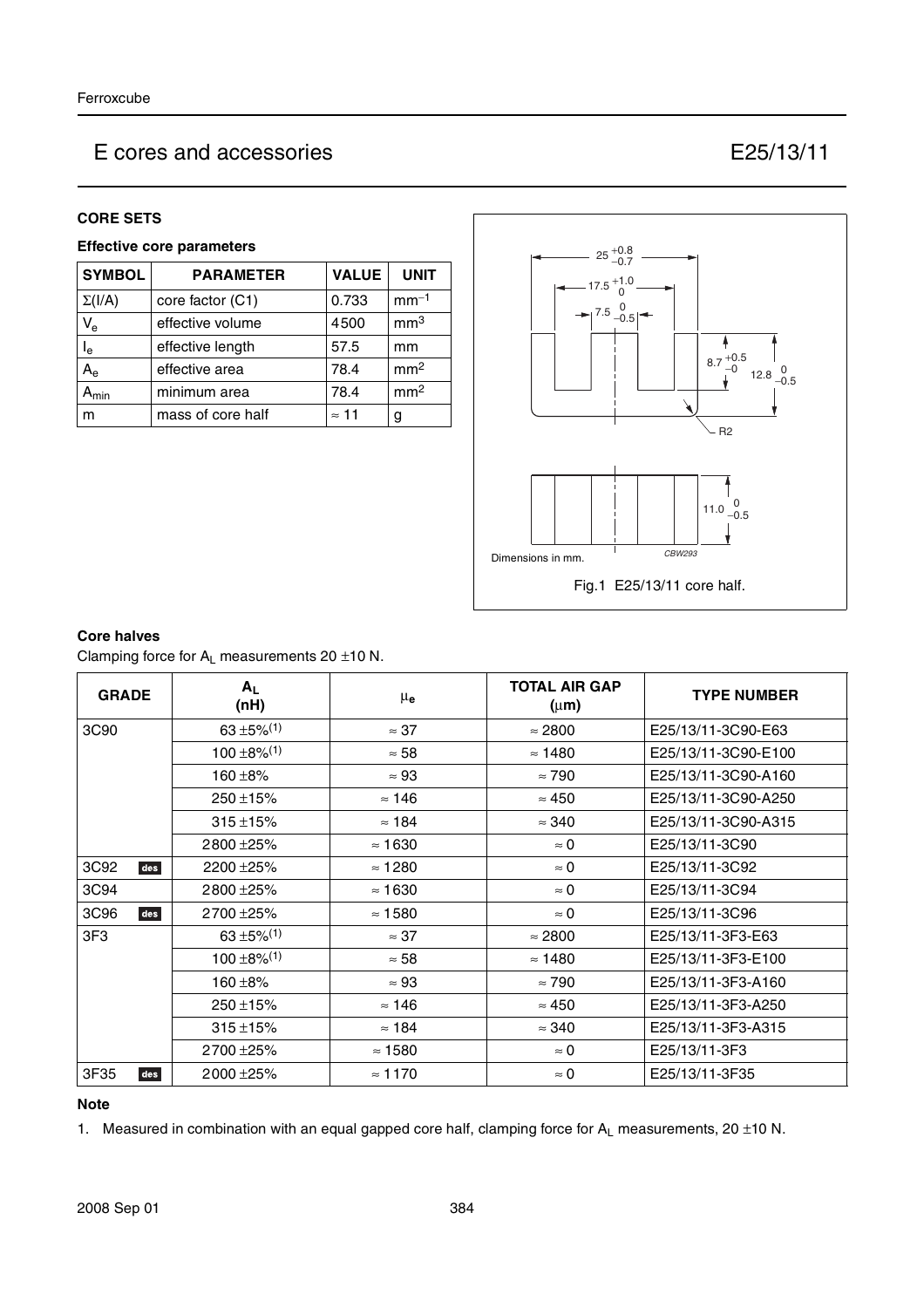# E cores and accessories E25/13/11

|                 | B (mT) at                                       | CORE LOSS (W) at                               |                                                 |                                                  |                                                 |
|-----------------|-------------------------------------------------|------------------------------------------------|-------------------------------------------------|--------------------------------------------------|-------------------------------------------------|
| <b>GRADE</b>    | $H = 250$ A/m;<br>$f = 25$ kHz;<br>$T = 100 °C$ | $f = 25$ kHz;<br>$B = 200 mT;$<br>$T = 100 °C$ | $f = 100$ kHz;<br>$B = 100$ mT;<br>$T = 100 °C$ | $f = 100$ kHz;<br>$B = 200 mT$ ;<br>$T = 100 °C$ | $f = 400$ kHz;<br>$B = 50 mT$ ;<br>$T = 100 °C$ |
| 3C90            | $\geq$ 330                                      | $\leq 0.55$                                    | $\leq 0.55$                                     |                                                  |                                                 |
| 3C92            | $\geq$ 370                                      |                                                | $\leq 0.42$                                     | $\leq$ 2.4                                       |                                                 |
| 3C94            | $\geq$ 330                                      |                                                | $\leq 0.42$                                     | $\leq 2.4$                                       |                                                 |
| 3C96            | $\geq$ 340                                      |                                                | $\leq 0.33$                                     | $\leq 1.9$                                       |                                                 |
| 3F <sub>3</sub> | $\geq 320$                                      |                                                | $\leq 0.55$                                     |                                                  | $\leq 0.95$                                     |
| 3F35            | $\geq$ 300                                      |                                                |                                                 |                                                  |                                                 |

## **Properties of core sets under power conditions**

# **Properties of core sets under power conditions (continued)**

|                 | $B(mT)$ at                                      | CORE LOSS (W) at                               |                                                 |                                              |                                                    |
|-----------------|-------------------------------------------------|------------------------------------------------|-------------------------------------------------|----------------------------------------------|----------------------------------------------------|
| <b>GRADE</b>    | $H = 250$ A/m;<br>$f = 25$ kHz;<br>$T = 100 °C$ | $f = 500$ kHz;<br>$B = 50 mT;$<br>$T = 100 °C$ | $f = 500$ kHz;<br>$B = 100$ mT;<br>$T = 100 °C$ | $f = 1$ MHz;<br>$B = 30$ mT;<br>$T = 100 °C$ | $f = 3$ MHz;<br>$\hat{B} = 10$ mT;<br>$T = 100 °C$ |
| 3C90            | $\geq$ 330                                      |                                                |                                                 |                                              |                                                    |
| 3C92            | $\geq$ 370                                      |                                                |                                                 |                                              |                                                    |
| 3C94            | $\geq$ 330                                      |                                                |                                                 |                                              |                                                    |
| 3C96            | $\geq$ 340                                      | $\leq 1.7$                                     |                                                 |                                              |                                                    |
| 3F <sub>3</sub> | $\geq$ 320                                      |                                                |                                                 |                                              |                                                    |
| 3F35            | $\geq$ 300                                      | $\leq 0.6$                                     | $\leq 4.7$                                      |                                              |                                                    |